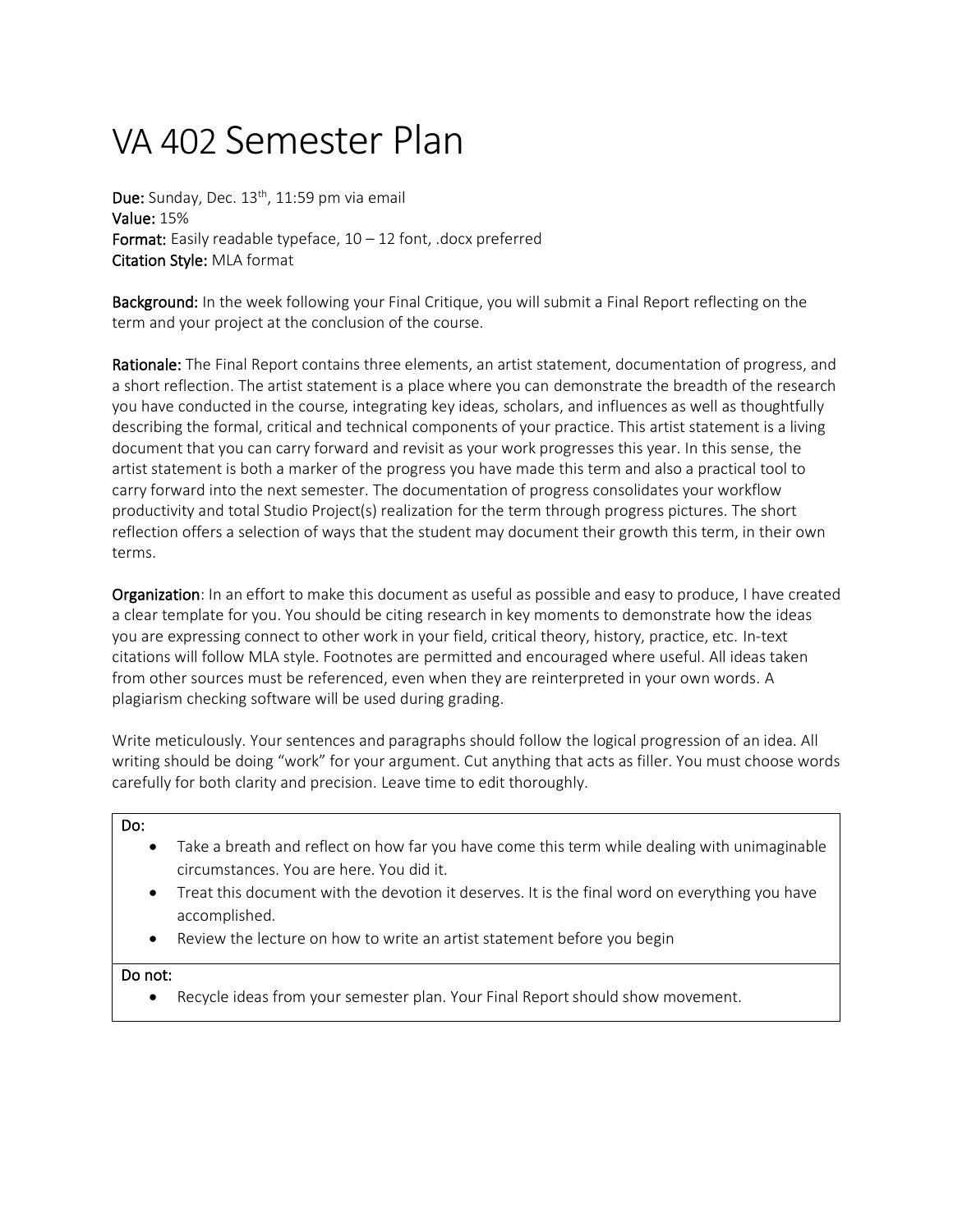# Final Report Template

The following Final Report Template provides prompts and instructions. The reflection portion offers several modes you may select from to demonstrate your growth. Think of the reflection as an open letter to your professor, self, and peers that expresses or emotes something of the expansion you have felt in your practice, ways of thinking, and feeling this term. If you desire a mode of expression you do not see listed, please contact your professor with an alternative proposal. There is no word count for this portion, only an objective. The artist statement segment is 500 – 1000 words and must address all prompts listed in the template. Write clearly and remember to impress your reader with your ability to convey complex ideas simply. Do not seek to impress your reader by confounding them with complex language that masks an unsophisticated idea. When documenting your work, especially in your final images, feel free to make images full page and use high resolution.

\*Note: your work will be checked for originality and plagiarism. UFV takes plagiarism seriously. Lifting ideas and text from the class sources or external sources without proper citation may result in one or more of the penalties as listed in the Student Conduct Policy 310.12: a score of zero, a report filed with the Student Conduct Registry, the requirement that the student withdraws from the course and or suspension from UFV. See:

https://www.ufv.ca/media/assets/counselling/Plagarism+and+Academic+Integrity.pdf

#### Reflection

Under the Reflection heading, indicate your choice from the options below by including the text of the selection, followed by your submission. If you proposed an alternative reflection, include the text your professor approved, followed by your submission.

|                | Write an informal letter to your professor outlining significant moments this term and how they    |
|----------------|----------------------------------------------------------------------------------------------------|
|                | shaped your progress and ways of thinking about the world, your work, academia, etc.               |
| $\mathcal{P}$  | Create a poem, song, or other creative output that focuses on your most significant                |
|                | breakthrough, challenge, etc., this term.                                                          |
| $\mathcal{L}$  | Compile sketches and notes from your sketchbook demonstrating problem-solving steps that           |
|                | you engaged in this term. Find a narrative or poetic way to assemble them for submission.          |
| $\overline{4}$ | Select the most powerful positive or negative feedback you received from a critique. Find a way    |
|                | to document how that comment sat with you and changed you through creative writing, a diary        |
|                | entry, comic strip or other means.                                                                 |
| 5              | Think about a moment this term where you felt frozen, creatively drained, not smart enough, or     |
|                | not good enough. Write a step by step guide as if you were speaking to yourself back in time, or   |
|                | to a younger artist, providing them with a manual for concretely pushing past those feelings. List |
|                | at least ten steps that pushed you forward this term (steps can be repeated). Do something with    |
|                | the list. Document the list and what you did with it.                                              |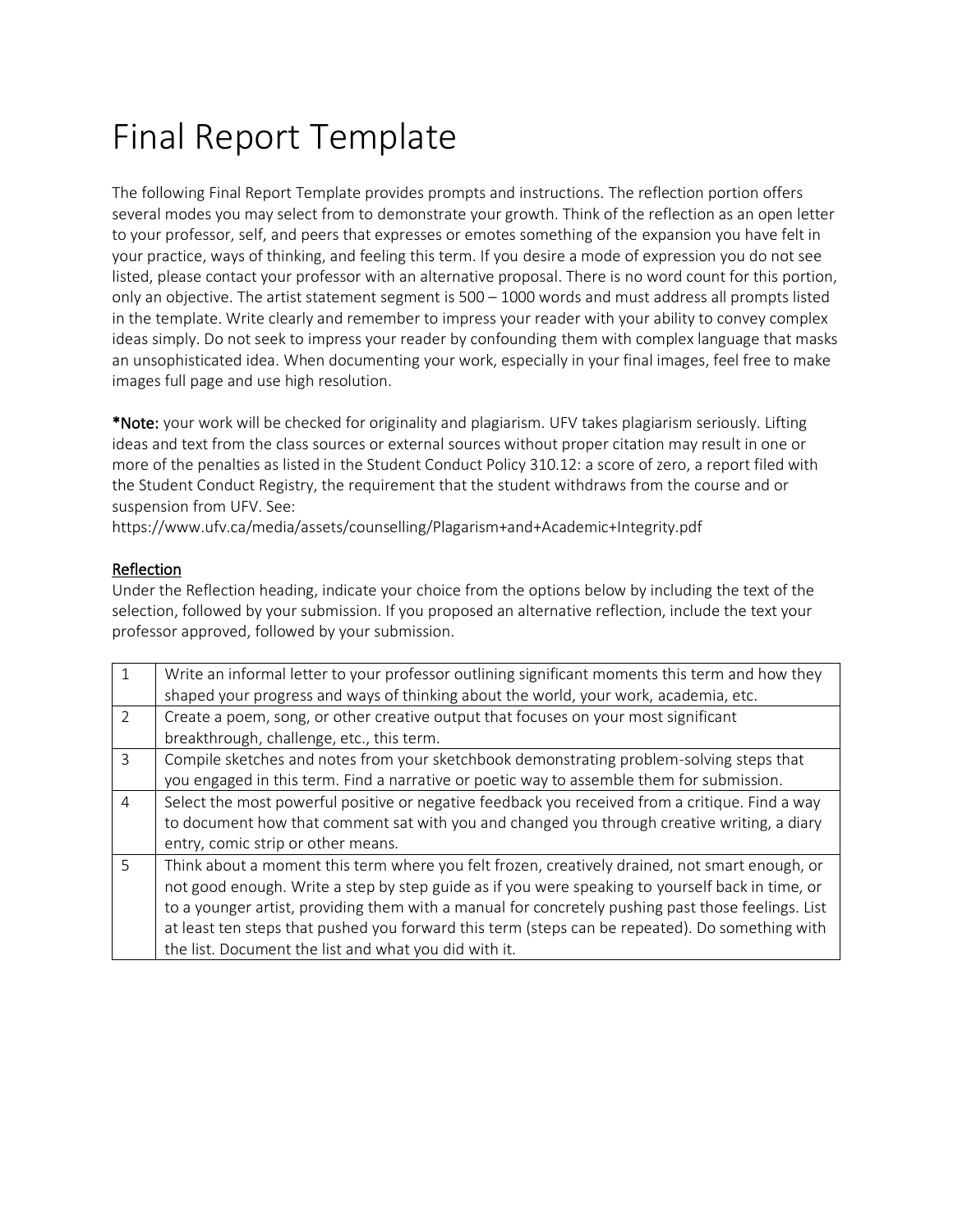### Documentation of Progress

Under the Documentation of Progress heading, include images that clearly demonstrate progress through the module weeks using subheadings as a timestamp. Depending on the scope and mode of your artistic practice, you may need more or fewer images than the template demonstrates.

| Weeks 1-2                   |                |                |                |
|-----------------------------|----------------|----------------|----------------|
| Progress image              | Progress image |                |                |
|                             |                |                |                |
| Weeks 3-4                   |                |                |                |
| Progress image              | Progress image | Progress image |                |
| Weeks 5-6                   |                |                |                |
| Progress image              | Progress image | Progress image | Progress image |
|                             |                |                |                |
| Weeks 7-8                   |                |                |                |
| Progress image              | Progress image | Progress image | Progress image |
|                             |                |                |                |
| Weeks 9-10                  |                |                |                |
| Progress image              | Progress image | Progress image | Progress image |
|                             |                |                |                |
| <b>Weeks 11-12</b>          |                |                |                |
| Progress image              | Progress image | Progress image | Progress image |
|                             |                |                |                |
| Final Studio Project Images |                |                |                |
| Final image                 | Final image    | Final image    | Final image    |
| Final image                 | Final image    | Final image    | Final image    |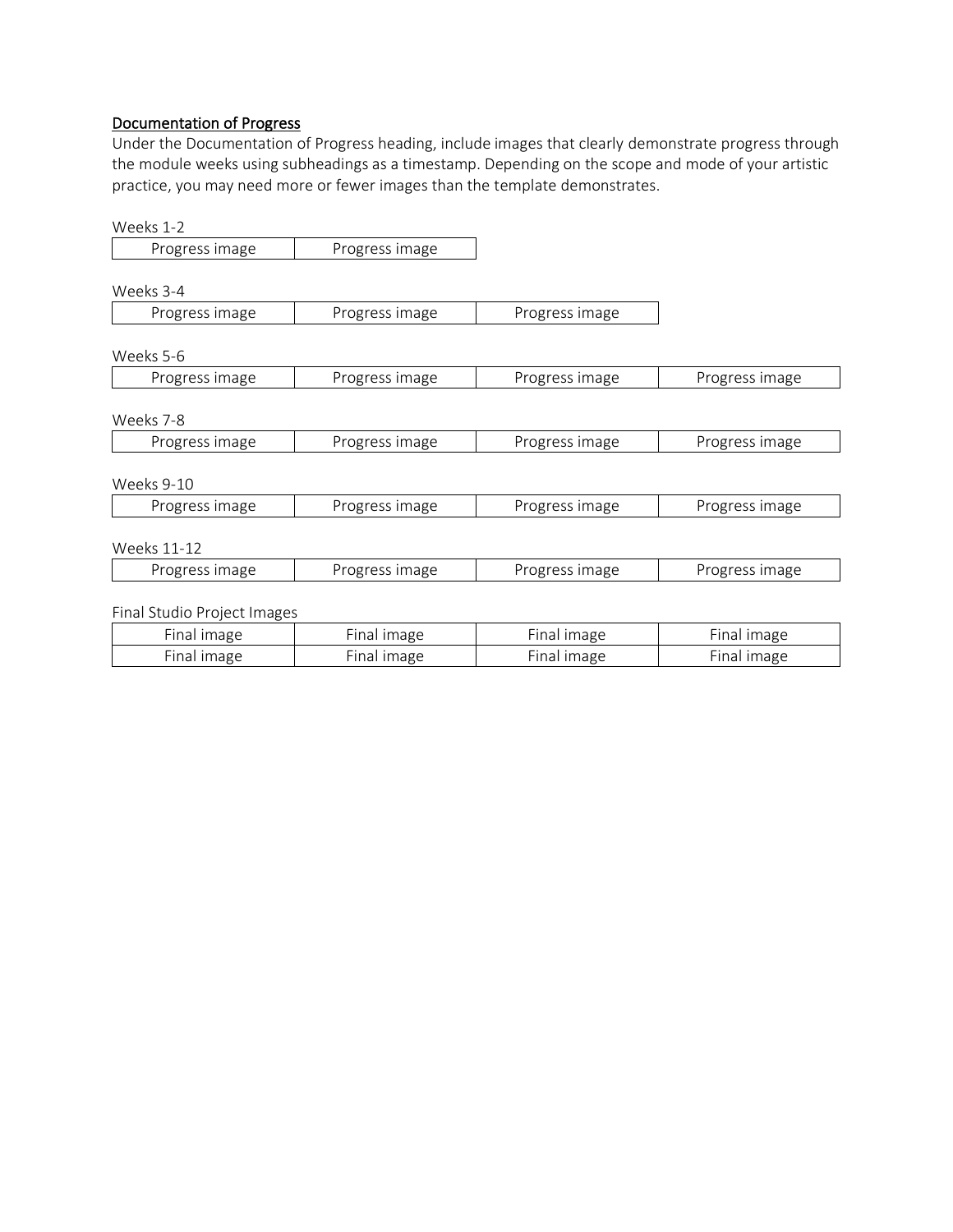#### Artist Statement

Before you begin, revisit your semester plan, and the prompts listed therein. Think about what has changed. Ensure your artist statement accomplishes the following:

- 1. Describes your work, including medium, size and technique
- 2. Justifies and contextualizes your ideas
- 3. Fits your work into a larger artistic tradition, conversation or movement
- 4. Fits your work into a broader conceptual, historical, political or theoretical relationship
- 5. Considers the viewer
- 6. Considers the 'work' of the work of art
- 7. Includes ideas, artists or other sources of influence that are adequately cited or noted
- 8. Follows a logical organization where one idea leads naturally into the next
- 9. Avoids cliché, flowery language ("the drawing degraded into a hegemony of covetousness"), hyperbolic assessment ("my work pushes the theoretical limits of the mind"), shallow assessment ("I paint beautiful flowers to inspire joy in my viewer"), or hollow sentimentality ("ever since I was a little girl, I've loved…")